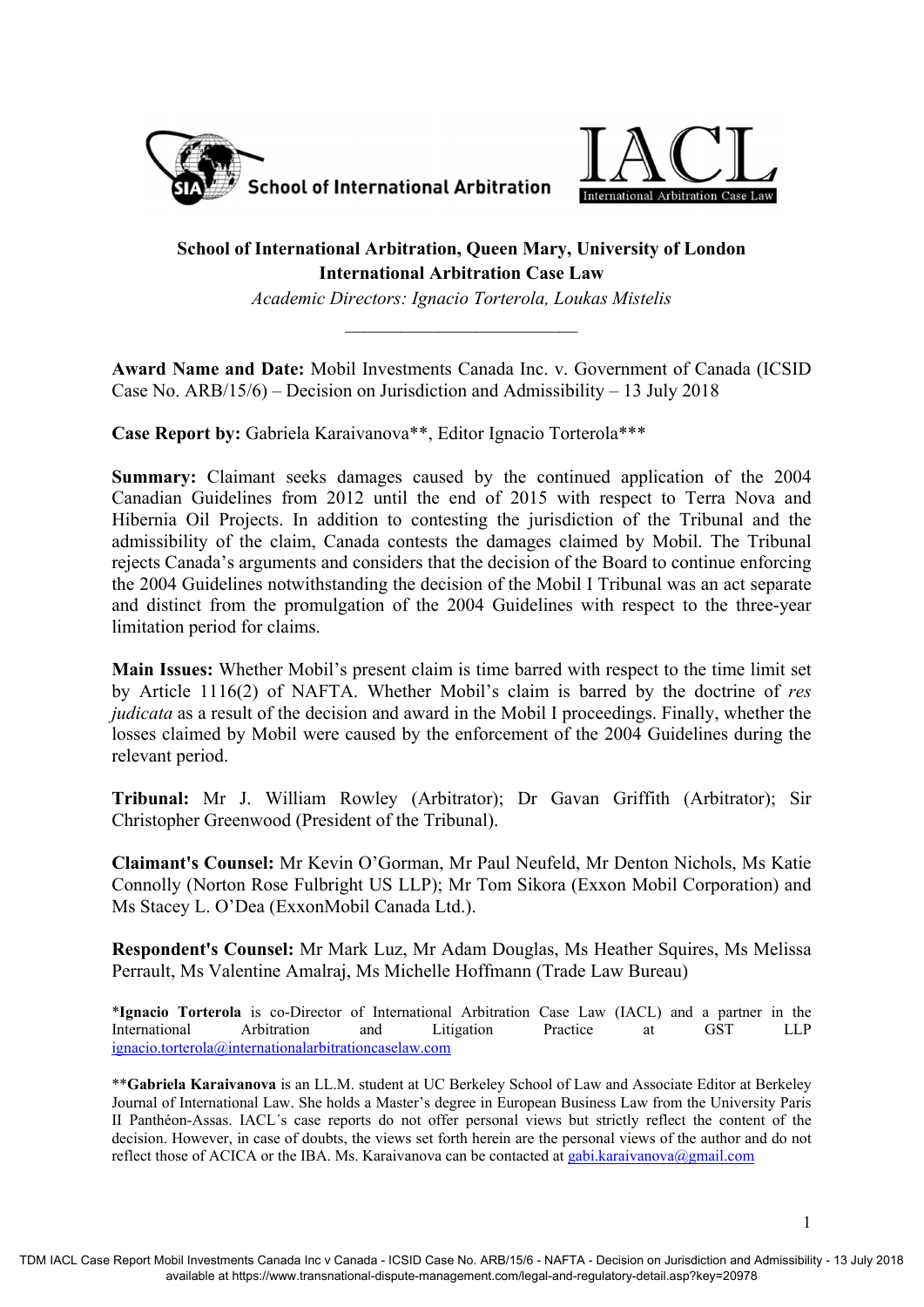\*\*\*Ignacio Torterola is co-Director of International Arbitration Case Law (IACL) and a partner in the International Arbitration and Litigation Practice at GST LLP.

#### **Digest:**

#### **1**. **Relevant facts**

The Claimant is Mobil Investments Canada Inc. ("Mobil"), a company incorporated in Delaware, United States of America ("United States") (¶ 1). Mobil is an indirect subsidiary of Exxon Mobil Corporation, a publicly traded energy company incorporated in New Jersey, United States. The Claimant brings its claims on its own behalf and on behalf of two subsidiaries: (a) ExxonMobil Canada Resources Company, a corporation organized under the laws of Nova Scotia, Canada; and (b) ExxonMobil Canada Properties, a partnership organized under the laws of the Province of Alberta, Canada (¶ 2). The Respondent is Canada  $($  | 3).

The dispute arises out of the Claimant's investment in the Hibernia and Terra Nova oil field development projects located off the coast of the Canadian province of Newfoundland and Labrador (together, the "Projects") ( $\P$  6).

In an earlier arbitration involving the same disputing Parties ("Mobil I"), the Claimant challenged Canada's implementation in 2004 of the Guidelines for Research and Development Expenditures (the "2004 Guidelines"), which introduced mandatory research and development ("R&D") expenditure requirements relating to the Projects (¶ 6). The majority of the tribunal in Mobil I held that Canada had breached the performance requirement prohibition in NAFTA Article 1106, and awarded the claimants a portion of the damages they sought for expenditures incurred under the 2004 Guidelines (¶ 6).

In this proceeding, the Claimant seeks damages for expenditures it allegedly incurred in 2012-2015 as a result of Canada's continued enforcement of the 2004 Guidelines. Unlike the position in Mobil I, therefore, the present case is concerned solely with a claim for damages which it is said to have already become "actual"; there is no claim in respect of future losses (¶ 82).

## **2. Procedural History**

Claimant filed a Request for Arbitration with ICSID on 16 January 2015, which was registered by ICSID on 18 February 2015 (¶¶ 7-9). The Tribunal was constituted on 11 September 2015 (¶ 12). The first session was held by teleconference on 3 November 2015 (¶ 13). The Parties submitted their final comments on 11 and 12 November 2015 (¶ 15).

On 24 November 2015, the Tribunal issued Procedural Order No. 1, which provided, *inter alia*, that the applicable Arbitration Rules were those in effect from 10 April 2006, that the procedural language was English, and that the place of proceedings was Washington, D.C. (¶ 16). On the same date, the Tribunal issued Procedural Order No. 2, governing the confidentiality of the proceedings (¶ 17).

On 11 March 2016, the Claimant submitted its Memorial on the Merits (the "Memorial"), accompanied by witness statements from eight witnesses, 352 factual exhibits and 68 legal authorities (¶ 19). On 30 June 2016, the Respondent submitted its Counter-Memorial on the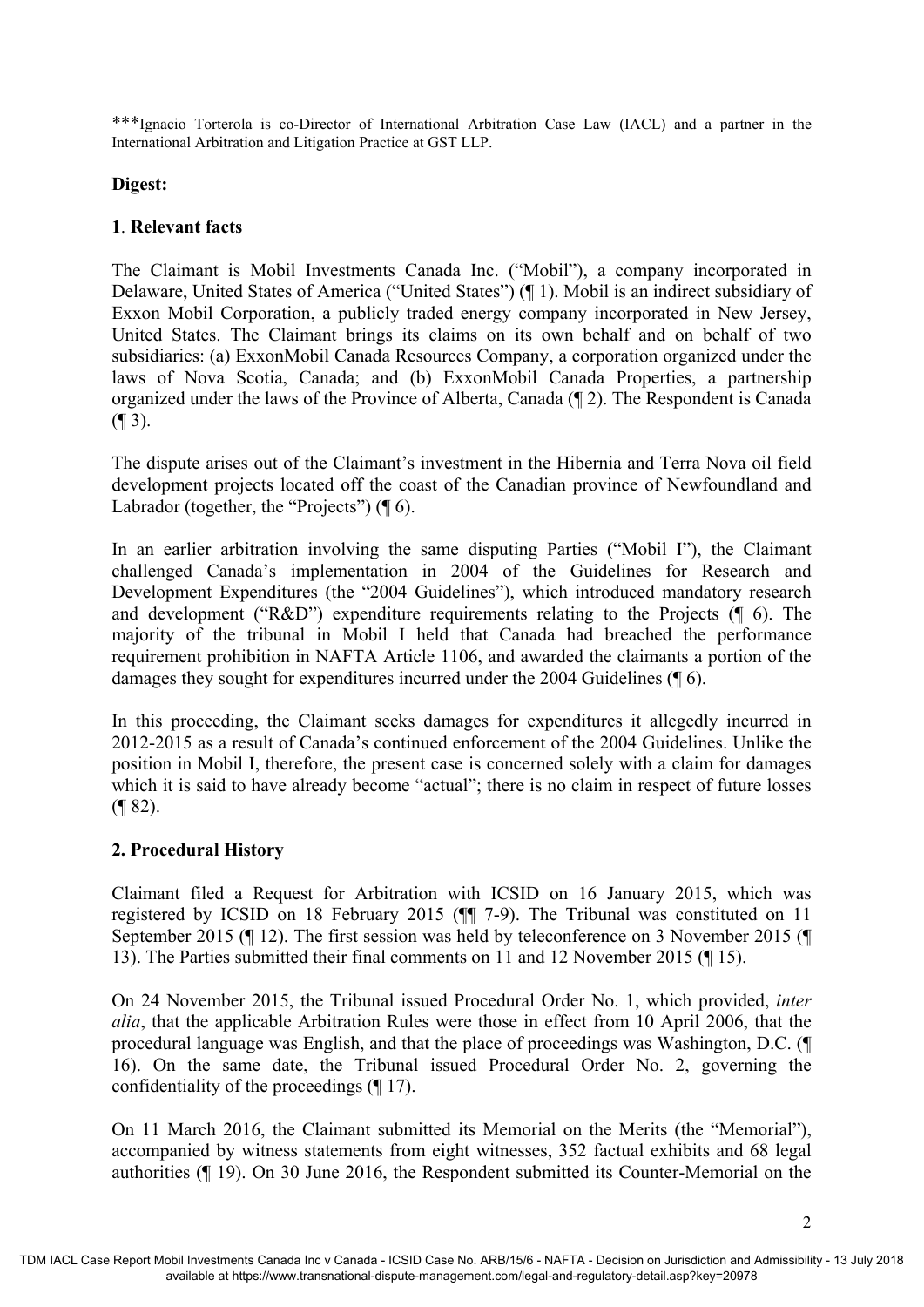Merits (the "Counter-Memorial"), together with an expert report, 238 factual exhibits and 45 legal authorities (¶ 21).

On 23 September 2016, the Claimant filed its Reply on the Merits (the "Reply"), together with five witness statements, an expert report, a further 43 factual exhibits and a further 23 legal authorities (¶ 23). On 16 December 2016, the Respondent filed its Rejoinder on the Merits (the "Rejoinder"), together with a witness statement, a second report from its expert, a further 58 factual exhibits and a further 59 legal authorities (¶ 27).

The Tribunal held the hearing on jurisdiction, merits and quantum from 24 July to 28 July 2017 at the World Bank Headquarters in Washington D.C. (the "Hearing") (¶ 42). The Parties submitted their post-hearing briefs on 11 August 2017 and replies on 8 September 2017 (¶ 45). The United States filed its submission on 24 October 2017 (¶ 45). Mexico filed its submission on 7 November 2017 (¶ 45). The Parties' observations on those submissions were filed on 14 December 2017 (¶ 46).

## **3. Positions of the Parties**

## *3.1. Claimant's Position*

The Mobil I Tribunal having awarded Mobil damages in respect of the Terra Nova Project up to 1 January 2012 and in respect of Hibernia up to 1 May 2012, in the present proceedings, Mobil seeks damages caused by the continued application of the 2004 Guidelines from those dates until the end of 2015 (¶ 81). Mobil initially claimed 20,845,708 Canadian dollars as compensation, together with 54,209 Canadian dollars as the cost of letters of credit which it alleges it was obliged to place or maintain during the period to which its claims relate (¶ 84). That claim was later reduced, and in its Rejoinder, Mobil claims 19,883,897 Canadian dollars, together with pre-award and post-award interest and costs (¶ 84).

## *3.1.1. Articles 1116(2) and 1117(2) are a matter of admissibility*

Mobil denies that the time limits in Articles 1116(2) and 1117(2) amount to a jurisdictional requirement and contends that they are, instead, a matter of admissibility. Consequently, the burden of proof is on Canada, rather than on Mobil (¶110). According to Mobil, the requirements of Articles 1116(2) and 1117(2) have to be interpreted in light of the object and purpose of the NAFTA and the fundamental condition of fairness (¶ 111). To bar Mobil from recovery in the present proceedings, given what occurred in the Mobil I proceedings, and what was said by the Mobil I Tribunal in paragraph 478 of its Decision, would be grossly unfair (¶ 111).

## *3.1.2. The enforcement of the 2004 Guidelines is a continuing breach and time does not begin to run for the purposes of a limitation period until the breach in question ceases to exist*

Mobil's principal argument, which is supported by the expert report of Professor Sarooshi, is that the enforcement of the 2004 Guidelines is a continuing breach and, according to Professor Sarooshi (whose views Mobil adopts), "there is good authority that where there is a continuing breach, then time does not begin to run for the purposes of a limitation period until the breach in question ceases to exist"  $($ [ 112).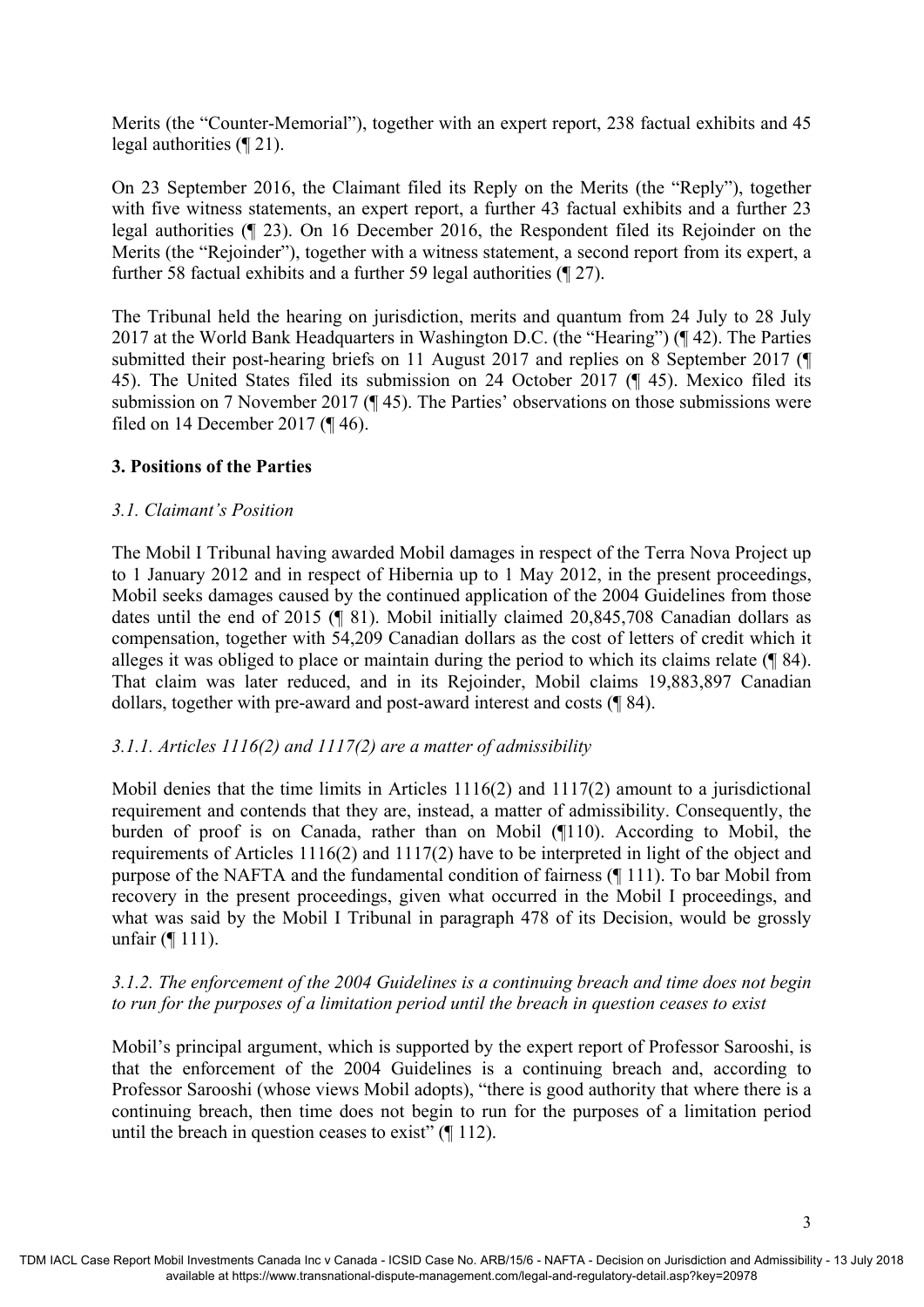Mobil also advances an alternative argument to the effect that the letter of 9 July 2012, by which the Board made clear that it would continue to enforce the 2004 Guidelines notwithstanding the *Mobil I* Decision, and/or the adoption in 2012 (Hibernia) and 2014 (Terra Nova) of new operating agreements which required compliance with the 2004 Guidelines amounted to new breaches with the result that the three-year limitation period began to run afresh (¶ 116).

## *3.1.3. The res judicata doctrine is not applicable because the Mobil I Tribunal did not decide the question of damages for the period 2012 to 2015*

Mobil accepts that the doctrine of *res judicata* is a well-established principle of international law. Nevertheless, according to Mobil, the second part of this test is not satisfied, because the *Mobil I* Tribunal did not decide the question of damages for the period 2012 to 2015 ( $\blacksquare$  180-181).

### *3.2. Respondent's position*

### *3.2.1. Articles 1116(2) and 1117(2) lay down a jurisdictional requirement*

 Canada dismisses the sentence in the *Mobil I* Decision that Mobil would be able to claim for future losses in subsequent proceedings (¶ 109). Since Articles 1116(2) and 1117(2) lay down a jurisdictional requirement, Canada maintains that statements made by the *Mobil I* Tribunal cannot operate to confer upon the present Tribunal a jurisdiction which NAFTA does not grant to it  $(\P 109)$ .

## *3.2.2. A claim must be brought within three years of the date on which the investor acquires knowledge of the alleged breach*

According to Canada, an essential part of those procedures is the requirement, in Articles 1116(2) and 1117(2) that a claim must be brought within three years of the date on which the investor (or, under Article 1117, the enterprise on whose behalf the investor claims) first acquires knowledge (or should first have acquired knowledge) of the alleged breach and of the fact that the investor (or enterprise) has incurred loss or damage (¶ 97). In this regard, Canada relies on the award in *Methanex v. United States* (¶ 98)*.* In the present case, Canada argues, the relevant breach is the promulgation of the 2004 Guidelines, a fact of which Mobil became aware on 5 November 2004, with the result that the three-year limitation period expired on 5 November 2007 (¶ 100).

Canada maintains that Mobil's alternative argument that the time limit starts to run from the moment when the Board made clear, in its letter of 9 July 2012, that it would continue to enforce the Guidelines notwithstanding the *Mobil I* Decision is artificial (¶ 108). The breach is still the 2004 Guidelines (¶ 108). Canada's refusal to revoke or cease to enforce the Guidelines following the *Mobil I* Decision is irrelevant, because a Chapter 11 Tribunal has power only to award monetary damages or restitution of property (NAFTA Article 1135) and may not order a NAFTA Party to repeal or cease to enforce a measure (¶ 108).

In addition, Canada emphasizes the fact that the position of the three NAFTA States has to be taken into account by the Tribunal because of Article 31(3) (b) of the Vienna Convention on the Law of Treaties, 1969 (¶ 103). According to Canada, while the Vienna Convention is not,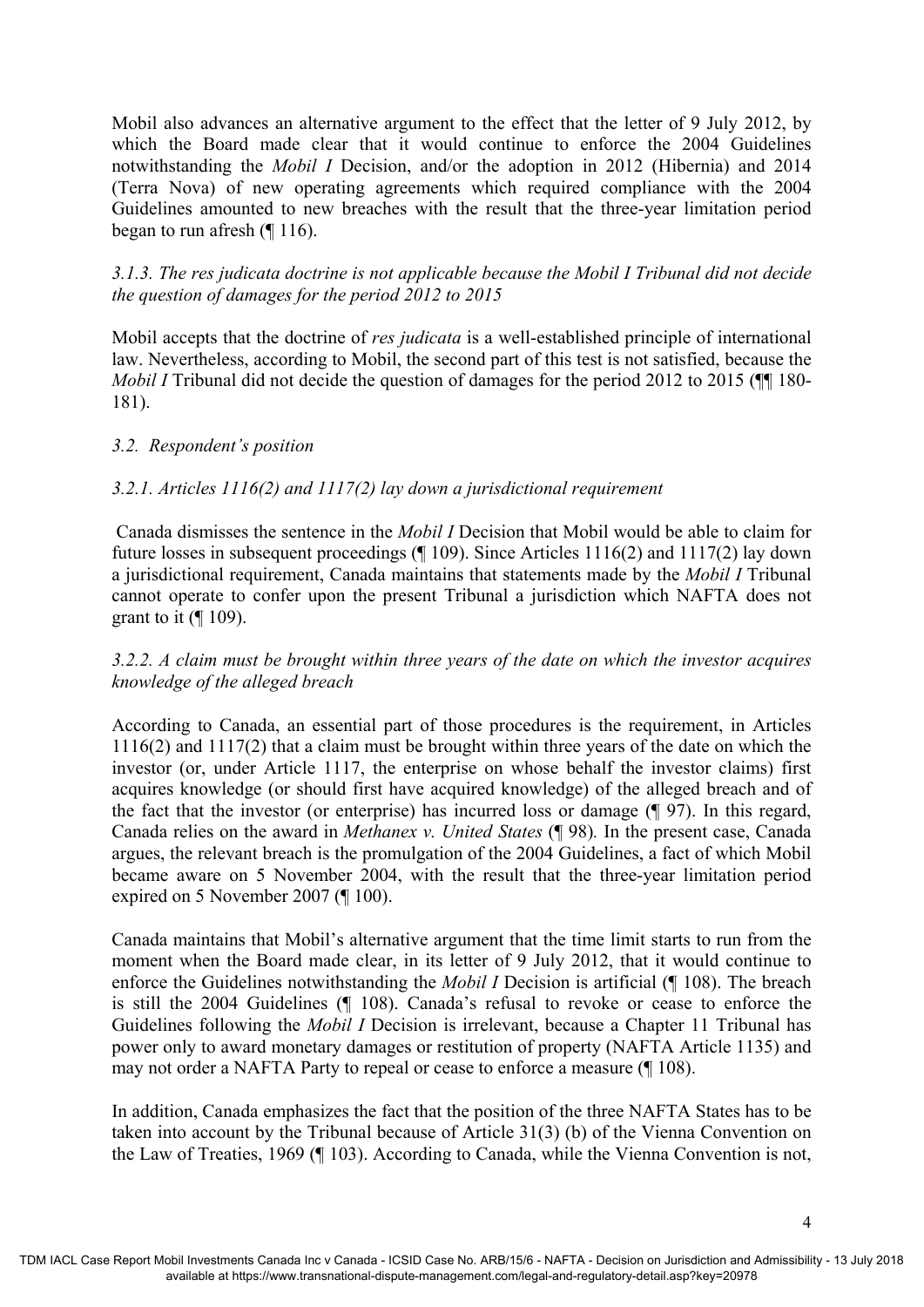as such, applicable to NAFTA, it is generally agreed that its provisions on interpretation reflect customary international law and are therefore of general application (¶ 103).

# *3.2.3. Mobil's claim is barred by the doctrine of res judicata*

Canada refers to the passage in Mobil's Memorial indicating that Mobil's claim in the present proceedings was identical to that advanced in the *Mobil I* proceedings, with the same cause of action and a claim for the same relief (¶ 176). Therefore, Canada contends that Mobil's claim is barred by the doctrine of *res judicata*. According to Canada, Mobil has already advanced, in the *Mobil I* proceedings, a claim for damages allegedly caused by the 2004 Guidelines in the period covered by its present claim (¶ 89). Canada maintains that the *Mobil I* Tribunal considered and rejected that claim and that its decision is binding upon Mobil (¶ 89).

Canada's argument was developed in much greater detail in the Rejoinder. Canada there sets out what it regards as the two branches of *res judicata*: (a) issue estoppel, which "prevents relitigation of specific issues that were decided upon by a previous tribunal"; and (b) cause of action estoppel, which "has the broader effect of barring a second claim based on an identical cause of action or subject-matter as was previously adjudicated" (¶ 177).

## **4. Tribunal's analysis**

The Tribunal rejected Canada's arguments that the claim is barred by the doctrine of *res judicata* and by the Articles 1116(2) and 1117(2). It further decided to proceed to posthearing briefing on the remaining questions and to issue an award thereon. The Tribunal also decided that the question of costs will be reserved to be dealt with in the final award (¶ 213).

## *4.1.1. Whether Articles 1116(2) and 1117(2) lay down a jurisdictional requirement*

The Tribunal does not consider it necessary to decide this question. Whether the requirement that a claim be brought within the three-year period stipulated in the two provisions is treated as a matter of jurisdiction or admissibility, the practical consequences in the present case are the same (¶ 136).

## *4.1.2. Whether Mobil's claim is barred by the doctrine of res judicata*

According to the Tribunal, there is no doubt that there is an identity of parties between the present case and Mobil I (¶ 194). Furthermore, it was clear that the claim presently advanced by Mobil was also advanced by it in the *Mobil I* proceedings, since Mobil asked the *Mobil I* Tribunal to award it damages for the same period for which it seeks damages in the present proceedings and in respect of the same losses (¶ 194). The only difference is that in the present case the damages are sought for losses which, in the words of the Mobil I Tribunal are now "actual", whereas they were found not to be "actual" at the time of the Mobil I decision  $($ [ 194).

Nevertheless, on a close reading of Part VIII of the Decision, there are several factors which the present Tribunal considers show that the Mobil I Tribunal did not in fact arrive at a definitive settlement of the claim (¶ 197). First, that Tribunal said on more than one occasion that it was not making a final determination (¶ 198). Secondly, the *Mobil I* Tribunal said that the claim for future damages was "not yet ripe for determination" (¶ 200). The Tribunal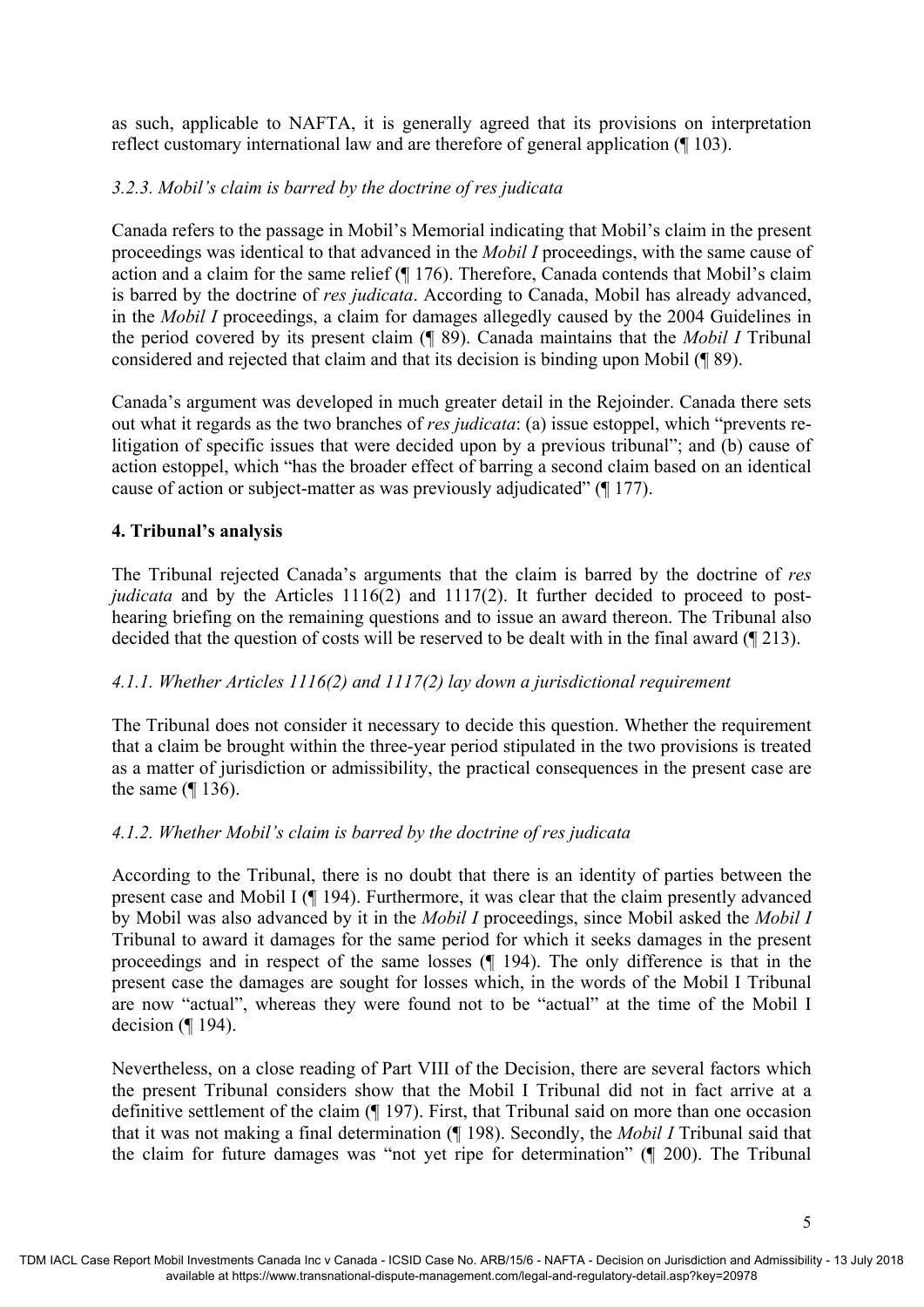cannot, therefore, accept Canada's principal argument based on the "issue estoppel" branch of *res judicata* (¶ 206).

Furthermore, the Tribunal is not persuaded by Canada's alternative argument based on what it terms the "cause of action" branch of *res judicata* (¶¶ 207-208). This argument, which was first advanced in Canada's Rejoinder, is that even if a prior tribunal did not definitively decide on a claim, if that claim was put before it and the tribunal held that it possessed jurisdiction, the same claim based on the same cause of action cannot be advanced before a later tribunal (¶ 207). According to the Tribunal, this argument runs counter to a long line of authority namely the International Court of Justice which has consistently insisted that a matter must have been decided by the earlier judgment in order to give rise to a *res judicata* (¶ 208).

Finally, the Tribunal considers that Canada's alternative argument does not reflect the principles on which the International Court said, in its 2007 Bosnia Judgment, the international law doctrine of *res judicata* rests (¶ 211). The stability of legal relations is not threatened by allowing a litigant to pursue a claim when the previous tribunal had expressly stated that that claim was not yet ripe for determination and should be pursued in later proceedings (¶ 211).

The Tribunal therefore rejects Canada's *res judicata* argument (¶ 212).

### *4.1.3. Whether Mobil's Claim is barred by Articles 1116(2) and 1117(2)*

For the Tribunal it is important to identify precisely what it is of which the investor or enterprise must acquire knowledge in order for the limitation period in Articles 1116(2) and 1117(2) to begin to run (¶ 148). First, there must be knowledge of the alleged breach (¶ 148). Secondly, there must be knowledge that the investor or enterprise has suffered loss or damage as a result of that alleged breach (¶ 148). According to the Tribunal, Canada's approach overlooks a number of important considerations (¶ 149). First, it misunderstands the nature of the breach on which Mobil's claim is based, namely it is a breach of Canada's obligations under Article 1106 of NAFTA (¶ 150).

While the imposition of the 2004 Guidelines took place on 5 November 2004, their enforcement was a different matter (¶ 152). Due to the challenge brought by Mobil in the Canadian courts, it was not until 19 February 2009, when the Supreme Court of Canada dismissed Mobil's petition for leave to appeal and thus ended the challenge in the Canadian courts, that the Guidelines were actually enforced (albeit with retrospective effect) against Mobil or that Mobil could have acquired knowledge that they would be enforced (¶ 152). Canada's approach, which elides the promulgation of the 2004 Guidelines with their subsequent enforcement, is thus an over-simplification (¶ 152).

Secondly, the Tribunal consider that Canada's approach fails to take proper account of the fact that the limitation period starts to run only when the investor or enterprise has not only acquired (or ought to have acquired) knowledge of the alleged breach but also has acquired (or ought to have acquired) knowledge that it has incurred loss or damage as a result (¶ 153).

The Tribunal considers that Canada's response, regarding the lack of power to order any remedy other than monetary damages, confuses the right with the remedy (¶ 164). It is true that Article 1135 confers no power on a Chapter Eleven tribunal to order that an offending